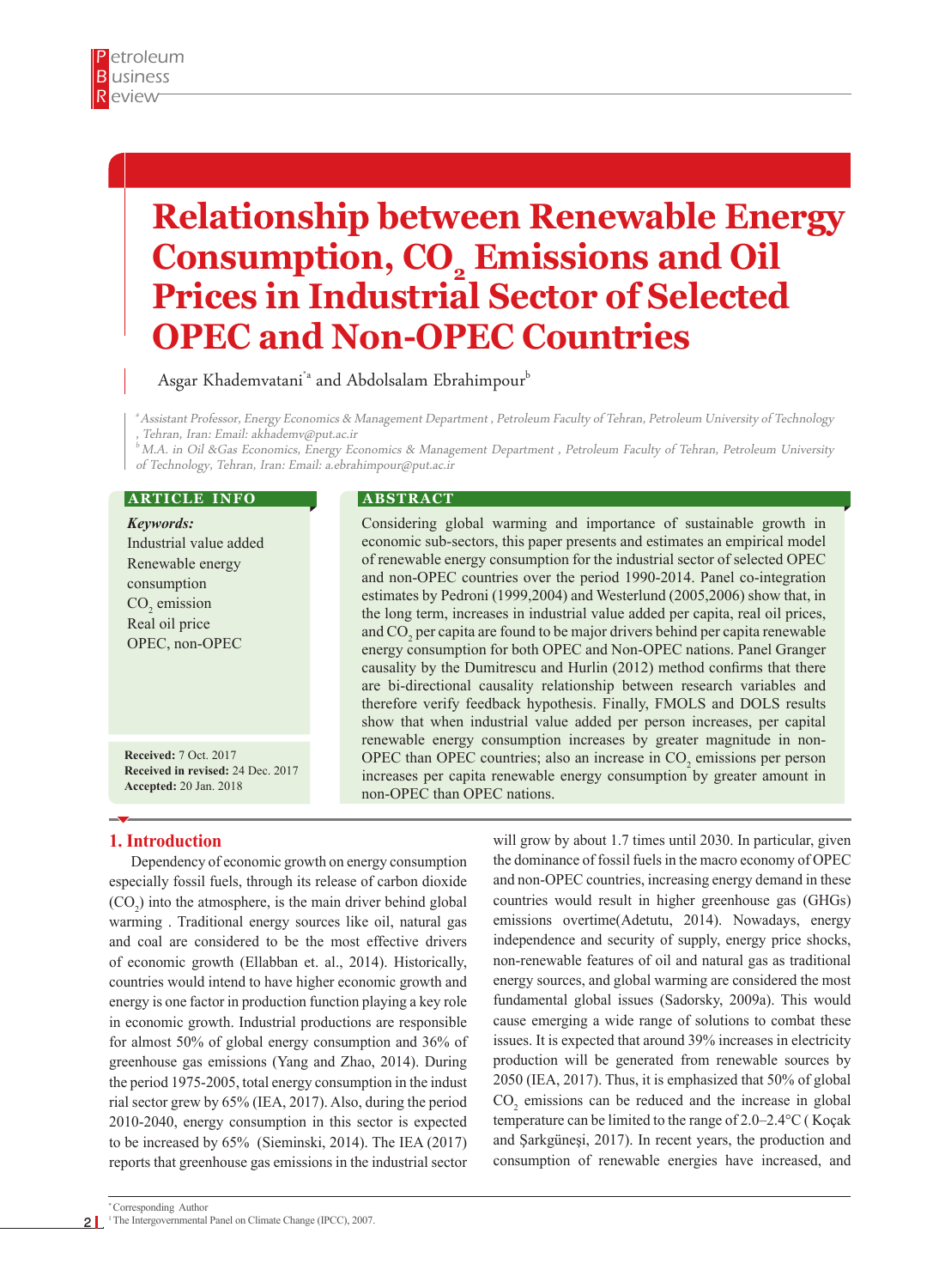Volume 2, Issue 1 February 2018

therefore, renewable energies become important factor of economic growth. Currently, renewable energy makes up a relatively small portion of the overall energy mix in oil-rich countries compared with other nations. In 2014, for example, renewable energy (hydro, biomass, wind, geothermal, solar, and tidal) accounted for 19.2% of primary world energy use (RENEWABLES, 2016). According to the IEA Renewable Energy, Medium-Term Market Report 2017, the same share of renewable energy is expected to reach at least to 26% in 2020.

In 2014, the share of industrial value added in world GDP was 27% and OECD share of industrial value added was 24% of GDP. The share of industrial value added in selected OPEC and Non-OPEC countries was higher than 47% and 29%, respectively (Adetutu, 2014). It is obvious that the selected OPEC and Non-OPEC countries have a greater share of industrial value added share in GDP that is higher than the world average. So the industrial sector plays a great role in GDP of oil-rich countries and moving toward industrialization can lead to higher economic growth for these countries. Comprising a third of the total global energy demand, the industrial sector is a crucial end-use sector that must be engaged to achieve a doubling of the share of renewable energy. Achieving higher penetration levels for renewable energy will be crucial to achieving higher longterm reductions in industry sector's fossil fuel demand and related  $CO<sub>2</sub>$  emissions. Substituting renewable energies with fossil fuels in industrial sector would help to decrease GHG emissions. Therefore, accelerated action will be required in all regions and industrial sub-sectors to achieve this goal (IRENA, 2015).

The relationship between energy consumption and economic growth has been extensively investigated. In the IEA's economic models, the growth rate of GDP is the main driver of the demand for energy (IEA, 2017); and consequently, renewable energy consumption should be a function of GDP. This article utilizes the industrial productions as a proxy of GDP in industrial sector. It is expected that increases in industrial productions lead to an increase in the consumption of renewable energy. In 2016, fossil fuels accounted for 81% of world energy demand; and in particular, oil accounted for 31.7% of world energy demand (IEA, 2017). In this paper, renewable energy is considered to be a substitute for oil; thereby, oil price is the price of a substitute product for renewable energy. Rising oil prices is expected to encourage industrial producers to reduce oil consumption, purchase more efficient products, and switch to use renewable energy in production process. In addition, global warming issues have put CO2 emissions into the energy policy spot light. Any serious attempt to deal with global warming is going to reduce dependency on fossil fuels. Consequently, increases in carbon dioxide emissions, coupled with increased concern over global warming, is likely to lead to increase consumption of renewable energy. Therefore, this study aims to explore the relationship between renewable energy consumption, oil prices, CO2 emissions, and industrial value added for selected OPEC and non-OPEC countries over the period 1990- 2014. The selection of industrial sector of oil-rich countries is due to large share of this sector in energy consumption and its key role in economies of oil-rich countries. . More importantly, using renewable energy in industrial sector can help to make new jobs, protect environment and conserve natural resources to future generation, while diversifying energy sources that increases a country's energy independence and security (Dincer, 2000). The promotion of renewable energy has a positive macroeconomic impact on improving growth , promoting employment , enhancing sustainable development (Del Rio and Burguillo, 2009), increasing and improving energy access, particularly, in remote rural areas , and attracting more high-skilled human capital to enjoy the benefits of renewable energy.

Contribution and importance of this paper comes from two points. First, the most studies addressed the problem of this research paper at national-level and across countries; this does not give a clear view to policy makers to understand renewable energy consumption at sectoral levels. Therefore, this study seeks to address the renewable energy consumption differences among the industrial sectors of selected OPEC relative to non-OPEC countries, which has not been addressed in available literature. For this reason, the outcomes of this study would provide valuable inferences for economic growth, energy security and global warming. Second, this study applies panels of OPEC and Non-OPEC countries that are largely heterogeneous (Bhattacharya, et al, 2016); taking this into consideration, this paper explores causality relation between renewable energy consumption and industrial production using heterogeneous panel causality estimation techniques developed by Dumitrescu and Hurlin (2012). However, to the best of our knowledge, it seems there is a research gap in the literature in terms of relationship between renewable energy and sectoral level growth in OPEC and non-OPEC countries. This study intends to fill this gap in the literature.

The remainder of the paper is organized as follows: Section 2 reviews literature on the renewable energy and economic growth relationship. Section 3 describes data and research model variables. Section 4 presents theoretical and empirical methodologies. Section 5 provides empirical results and discussions. Section 6 concludes the paper and provides some policy recommendations based on main the research findings.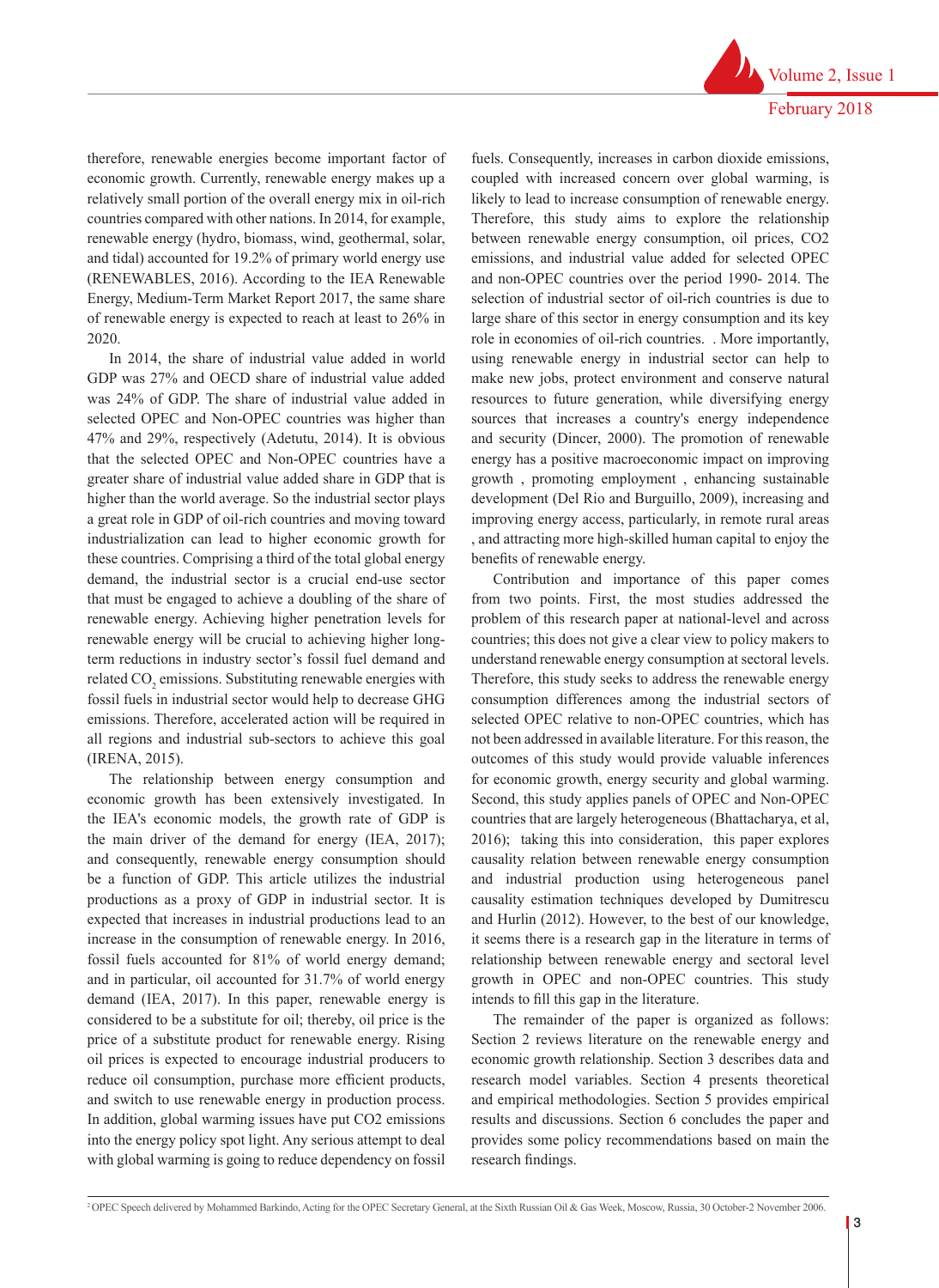# **2. Literature review**

The most of previous studies have focused on the relationship between energy consumption and output or income that can be divided into four groups with mixed results. The first group of studies found the causality relationship running from energy consumption to GDP that confirm the growth hypothesis inferring that the economic growth is energy dependent and energy supply crisis is sensitive to economic growth (e.g., Bilgili, 2015; Bilgili and Ozturk, 2015; Ozturk and Bilgili, 2015; Ozturk and Bilgili, 2015; Inglesi-Lotz, 2016; Hamit-Haggar, 2016; Alper and Ocal, 2016). The second group of studies verified a unidirectional causality relationship running from GDP to energy consumption that supports the conservative hypothesis. This hypothesis is opposed to the growth hypothesis indicating that conservative energy policy does not harm production (e.g., Sadorsky, 2009a; Tiwari, 2011; Almulali et al., 2013; Tugcu et al., 2012; Alper and Ocal, 2016). The third group of studies found the bidirectional Granger causality of energy consumption with income approving the feedback hypothesis (e.g., Apergis and Payne, 2010; Apergis and Payne, 2011; Apergis and Payne, 2012; Salim and Rafiq, 2012; Al-mulali et al., 2013; Al-mulali et al., 2014; Shahbaz et al., 2016; Pao and Fu, 2013; Lin and Moubarak, 2014; Shahbaz et al., 2015).. The fourth group of studies claim that energy consumption is independent of GDP that confirm the neutrality hypothesis, it means that there is not causality between real GDP and energy consumption and both are independent. The advocates of this hypothesis believe that energy consumption has no influence on economic growth; and the economy can adjust eco-friendly energy policies to protect against environmental pollution, these policies may include the imposition of carbon tax and/or subsidies on energy consumption and encourage the use of green technology in industrial production to keep pollution at a minimum level.

However, in particular, many researchers have studied to examine the relationship between economic growth, renewable energy consumption and  $CO<sub>2</sub>$  emissions. The Results from these studies are different depending on variation of selected country factors, and chosen structure of the economy, energy type chosen, period of analysis and methodologies. Some of these related studies are cited below:

Sadrosky(2009a), estimates an empirical model of renewable energy consumption for the G7 countries. The results show that in the long term, increases in real GDP per capita and  $CO<sub>2</sub>$  per capita are found to be major drivers behind per capita renewable energy consumption. The

results are robust across two different panel cointegration estimators. Also, oil price increase has a smaller but negative impact on renewable energy consumption.

Kulionis (2013), utilizes a multivariate framework to test the causal relationship between renewable energy consumption, gross domestic product (GDP) and carbon dioxide  $(CO_2)$  emissions in Denmark using annual data from 1972-2012. The results of cointegration analysis following Johansen (1992) approach show that there is no evidence of cointegration among the test variables. The empirical results from Granger causality Toda Yomamoto test and Granger causality test using rst differences strongly supports a unidirectional causality coming from renewable energy consumption to  $CO_2$  emissions. The results also indicate that there is no statistically significant causality between the economic growth and renewable energy consumption and also between economic growth and  $CO<sub>2</sub>$  emissions.

Zoundi (2017) combine a panel cointegration analysis with a set of robustness tests to assess the short and longrun impacts of renewable energy on  $CO<sub>2</sub>$  emissions, as well as the Kuznets Environmental Curve hypothesis for 25 selected African countries, over the period 1980-2012. The results provided no evidence of a total validation of EKC predictions. However,  $CO_2$  emissions are found to increase with income per capita. The overall estimations strongly revealed that renewable energy, with a negative effect on  $CO<sub>2</sub>$  emissions, coupled with an increasing long-run effect, remains an efficient substitute for the conventional fossilfuelled energy.

 Isic et al. (2017) examine the relationships between tourism development, renewable energy consumption, and economic growth in the United States, France, Spain, China, Italy, Turkey, and Germany using an innovative bootstrap panel Granger causality model. The results show that tourism development and economic growth are interdependent in Germany; whereas tourism development induces economic growth in China and Turkey, the reverse is true in Spain. Causal relationships between renewable energy and economic growth give credence to theories of renewable energy-led growth in Spain and growth-led renewable energy in China, Turkey, and Germany. Whereas the Italian and U.S. models demonstrated a bidirectional relationship, the Spanish, Italian, Turkish, and U.S. data show a causal link stemming from tourism development. Theoretical and policy implications are discussed within the realm of macroeconomics and sustainability.

According to the literature and to the best of our knowledge, there is lack of study to look at a causal-effect relationship between the renewable energy consumption and industrial level value added for a panel of OPEC and OPEC member countries; this paper seeks to fill this research gap and help to improve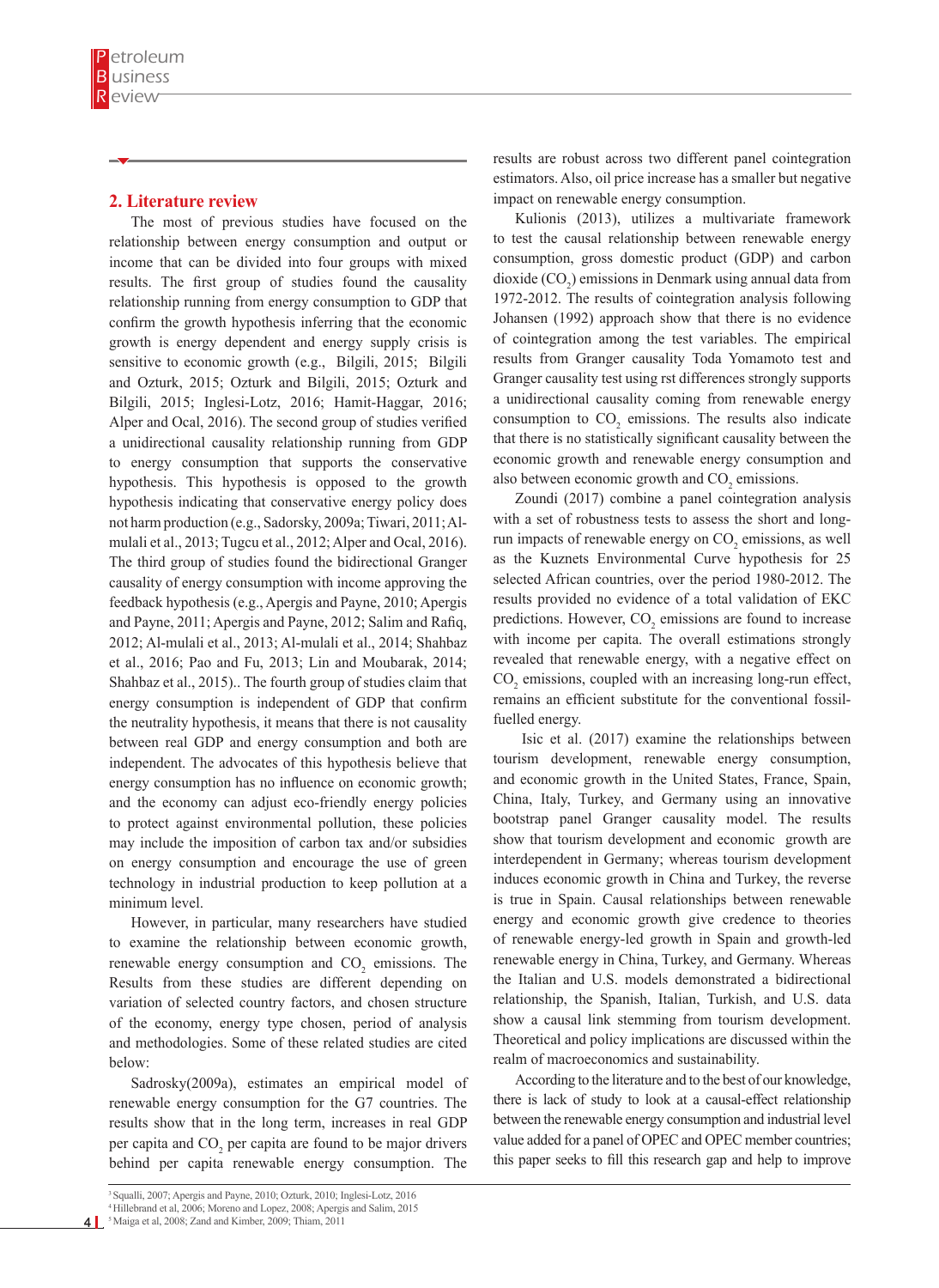

| Table 1- Literature on the relationship between renewable energy consumption and economic growthAuthor (s) Region Period Methodology Conclusion |                                                                |                   |                                                                                                                                              |                                          |
|-------------------------------------------------------------------------------------------------------------------------------------------------|----------------------------------------------------------------|-------------------|----------------------------------------------------------------------------------------------------------------------------------------------|------------------------------------------|
| <b>Author</b> (s)                                                                                                                               | <b>Region</b>                                                  | <b>Period</b>     | <b>Methodology</b>                                                                                                                           | <b>Conclusion</b>                        |
| Payne (2009)                                                                                                                                    | <b>USA</b>                                                     | 1949-2006         | Toda-Yamamoto                                                                                                                                | neutrality                               |
| Sadorsky (2009b)                                                                                                                                | 18 emerging countries                                          | 1994-2003         | Panel co-integration, panel DOLS,<br>panel FMOLS, panel VEC                                                                                  | conservation                             |
| Apergis and<br>Payne (2010)                                                                                                                     | 20 OECD countries                                              | 1985-2005         | Panel co-integration, panel FMOLS, panel VEC<br>feedback                                                                                     |                                          |
| Menegaki (2011)                                                                                                                                 | 27 European countries                                          | 1997-2007         | One-way random effect mod-<br>el, Panel Causality Tests.                                                                                     | neutrality                               |
| Apergis and<br>Payne (2011)                                                                                                                     | 6 Central Ameri-<br>can countries                              | 1980-2006         | Panel co-integration, panel FMOLS, panel VEC                                                                                                 | feedback                                 |
| Tiwari (2011))                                                                                                                                  | India                                                          | 1960-2009         | <b>Structural VAR</b>                                                                                                                        | conservation                             |
| Tugcu et al. (2012)                                                                                                                             | G7 countries                                                   | 1980-2009         | Co-integration and Hatemi-J causality                                                                                                        | Mix results                              |
| Salim and Rafiq (2012)                                                                                                                          | 6 major emerg-<br>ing economies                                | 1980-2006         | Panel co-integration, panel DOLS, panel<br>FMOLS, Granger causality (short-run)                                                              | feedback                                 |
| Apergis and<br>Payne $(2012)$                                                                                                                   | 80 countries                                                   | 1990-2007         | co-integration and VEC                                                                                                                       | feedback                                 |
| Pao and Fu (2013)                                                                                                                               | <b>Brazil</b>                                                  | 1980-2010         | co-integration and VEC                                                                                                                       | feedback                                 |
| Ocal and Alper (2013)                                                                                                                           | Turkey                                                         | 1990-2010         | Co-integration and Toda-Yamamoto                                                                                                             | neutrality                               |
| Al-mulali et al. (2013) lower middle and low                                                                                                    | High, upper-middle,<br>income countries                        | Different periods | <b>FMOLS</b>                                                                                                                                 | Feedback, Neutrality<br>and Conservation |
| Aslan (2014)                                                                                                                                    | <b>United States</b>                                           | 1961-2011         | ARDL bounds testing approach                                                                                                                 | growth                                   |
| Lin and Mou-<br>barak (2014)                                                                                                                    | China                                                          | 1977-2011         | ARDL bounds testing approach; Johansen                                                                                                       | feedback                                 |
| Al-mulali et al. (2014)                                                                                                                         | 18 Latin Ameri-<br>can countries                               | 1980-2010         | cointegration techniques.                                                                                                                    | feedback                                 |
| Bilgili (2015)                                                                                                                                  | <b>USA</b>                                                     | 1981-2013         | Panel co-integration, panel DOLS, panel VEC                                                                                                  | growth                                   |
| Shahbaz et al. (2015)                                                                                                                           | Pakistan                                                       | 1972Q1-2011Q4     | wavelet coherence                                                                                                                            | feedback                                 |
| Dogan (2015)                                                                                                                                    | Turkey                                                         | 1990–2012         | Co-integration and VEC                                                                                                                       | neutrality                               |
| Bilgili and Oz-<br>turk (2015)                                                                                                                  | G7 countries                                                   | 1980-2009         | Co-integration and VEC                                                                                                                       | growth                                   |
| Ozturk and Bil-<br>gili (2015)                                                                                                                  | 51 Sub-Sahara<br>African countries                             | 1980-2009         | Panel co-integration, panel OLS and panel DOLS                                                                                               | growth                                   |
| Destek (2016)                                                                                                                                   | Brazil, India, Turkey,<br>South Africa, Mexico<br>and Malaysia | 1971-2011         | conversation and<br>Panel co-integration, panel OLS and panel DOLS<br>the neutrality                                                         |                                          |
| Alper and Ocal (2016)                                                                                                                           | New EU mem-<br>ber 7 countries                                 | 1990-2009         | The asymmetric causality approach<br>Mix results                                                                                             |                                          |
| Shahbaz et al. (2016)                                                                                                                           | <b>BRICS</b> countries                                         | 1991Q1-2015Q4.    | Co-integration and Hatemi-J causality                                                                                                        | feedback                                 |
| Inglesi-Lotz $(2016)$                                                                                                                           | 34 OECD countries                                              | 1990-2010         | Panel co-integration, fixed effect and panel VEC<br>growth                                                                                   |                                          |
| Hamit-Haggar (2016)                                                                                                                             | 11 Sub-Saharan<br>African countries                            | 1971-2007         | Panel co-integration, fixed ef-<br>growth<br>fect and pooled estimation                                                                      |                                          |
| Bhattacharya et<br>al. $(2016)$                                                                                                                 | 38 top renewable<br>energy countries                           | 1991-2012         | Panel co-integration, panel FMOLS,<br><b>DOLS</b> and Dumitrescu-Hurlin                                                                      | neutrality                               |
| Koçak and<br>Şarkgüneşi (2017)                                                                                                                  | <b>Balkan</b> countries<br>9 Black Sea and                     | $1990 - 2012$     | panel co-integration and co-integration and<br>growth, feedback and<br>neutrality hypotheses<br>Dumitrescu and Hurlin (2012) panel causality |                                          |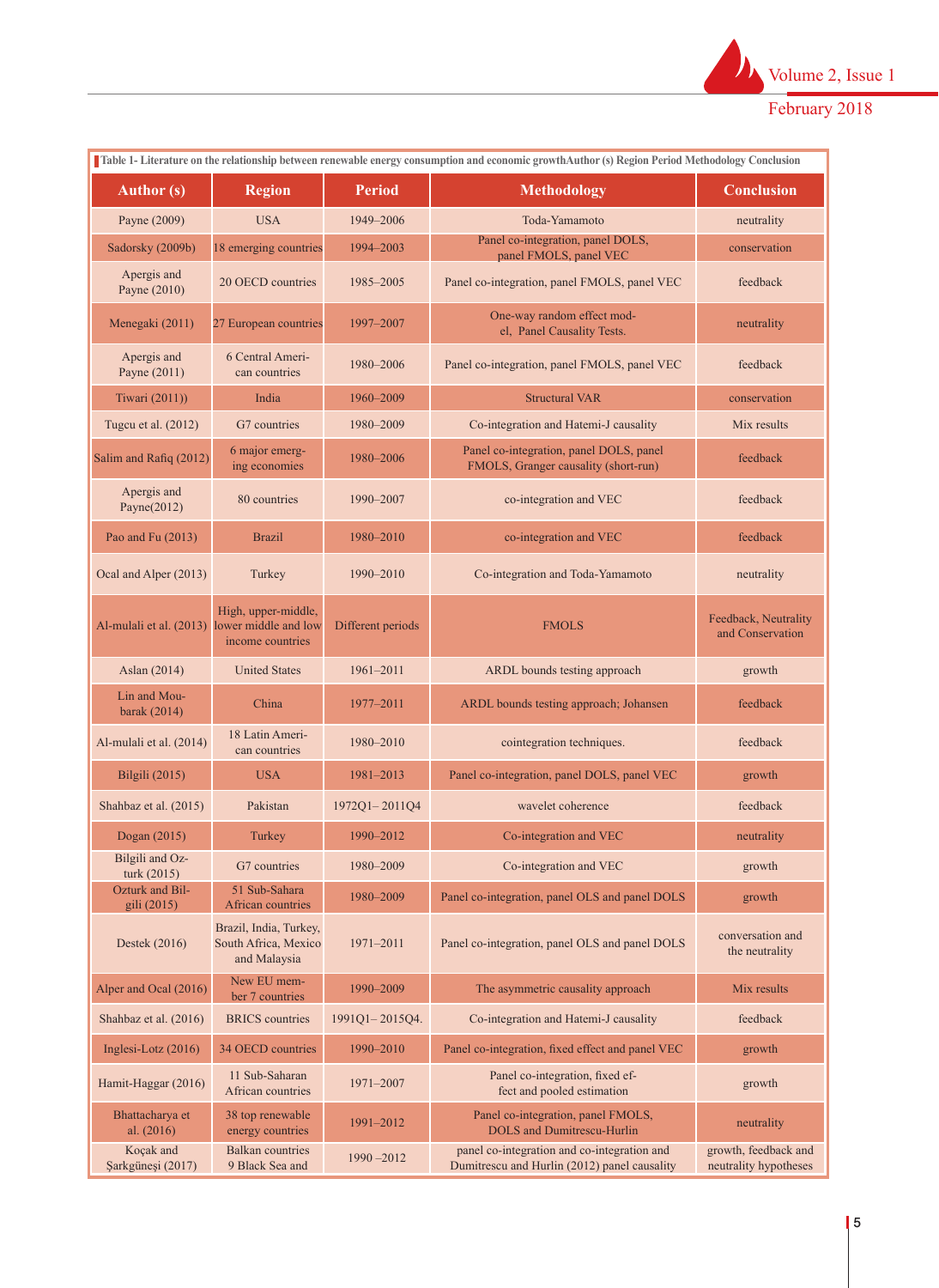literature on this subject matter. In contrast to the literature, this paper also presents a cause and effect relationship between renewable energy consumption, per capita CO2 emissions, industrial productions, and oil price using a heterogeneous panel for both OPEC and Non-OPEC members.

## **3. Data and Research Variables**

This study employs annual data for a selected OPEC and non-OPEC countries covering the period 1990 to 2014. This particular period has been chosen simply because the required data are not available for earlier periods for all selected countries. The non-OPEC countries chosen in this study are some oil rich countries to compare with the selected OPEC countries. In order to account for changes in variables attributable to changes in population structure (population growth), all variables have been transformed to per capita basis. The variables considered in the study are as follows: IVA is industrial value added per capita indicating a GDP indicator for industrial production sector for each country; IVA time series are PPP adjusted in constant 2010 US dollars. REC represents renewable energy consumption per capita measured in metric tons. CO2 is an indicator of emissions per capita that is measured in metric tons. The data on these variables are obtained from World Bank open data base. ROP is real oil price that is measured using the spot price on West Texas Intermediate (WTI) crude oil in constant 2010 US dollars based on data available from BP Statistical Review of World Energy (2017). WTI has a long history being used as a benchmark for oil prices. The panel of selected OPEC and non-OPEC countries are a natural panel; because they share common economic and political attributes (i.e., each country in OPEC is developing, and the most of them are poor and non-democratic nations, but non-OPEC countries are developed, wealthy and democratic) ; and consequently, likely each group share some common growth rates in variables as a panel. *Figure 1: Trends of Industrial Value Added, CO2 Emissions, Renewable Energy Consumption and Real Oil Prices in Selected OPEC countries during 1990 to 2014. Source: Authors' findings*  **ENEXECT ENEX F** 

Figure 1 and Figure 2 show the variables trends for selected OPEC and non-OPEC countries, respectively over time.

Renewable energy consumption (i.e., net geothermal, solar, wind, wood and waste electric power consumption) is as percentage of primary energy consumption, which is scaled by 10 units. Industrial value added is scaled by 1000 units. According to Figure 1, industrial value added per capita has increased after year 2000 followed by increasing real oil prices. Also, CO2 emissions per capita have increased smoothly since the early 2000s. Renewable energy consumption has had a low and flat trend in the sample period. As we can see, except renewable energy consumption, other variables have increasing trends in OPEC countries especially after the early 2000s. Also, as we can notice in Figure 2, industrial value added per capita has increased in moderate rate over time for selected non-OPEC countries; CO2 emissions per capita after some unstable and smoothing movements, it is decreasing toward end of the study period inn non-OPEC countries. Similar to OPEC, renewable energy consumption has relatively low and smoothing trend for non-OPEC nations over time, showing important role of non-renewable energies compared with renewable energies in oil rich countries.

# **4. Methodology 4.1. The model**

Given the growing recognition of renewable energy in establishing a more sustainable energy consumption mix, recent studies (e.g., Sadorsky, 2009a; Payne, 2012; Salim and Rafiq, 2012) have analyzed the determinants of renewable energy consumption within a demand modeling framework. As is standard in energy consumption models, industrial productions is included in the demand model measured using per capita 2010 US dollars. In a different context, Majum-dar and Parikh (1996) use oil prices and



6 For instance, see Payne, (2009); Ocal and Alper (2013); Dogan (2015); Menegaki (2011); Alper and Ocal (2016); Rahman et al (2016). 7 The selected OPEC countries are Algeria, Iran, Iraq, Saudi Arabia, UAE, Venezuela, Ecuador, Libya, and Nigeria. <sup>7</sup> The selected OFEC countries are Argenta, Itali, Italy, Salut Arabia, OAE, venezueta, Ecuador, Enya, and Nigeria.<br>8 The selected on-OPEC countries as industrialized oil rich countries include USA, UK, Norway, Canada, Br

 $\overline{9}$  Sari et al (2008)

 $6<sup>1</sup>$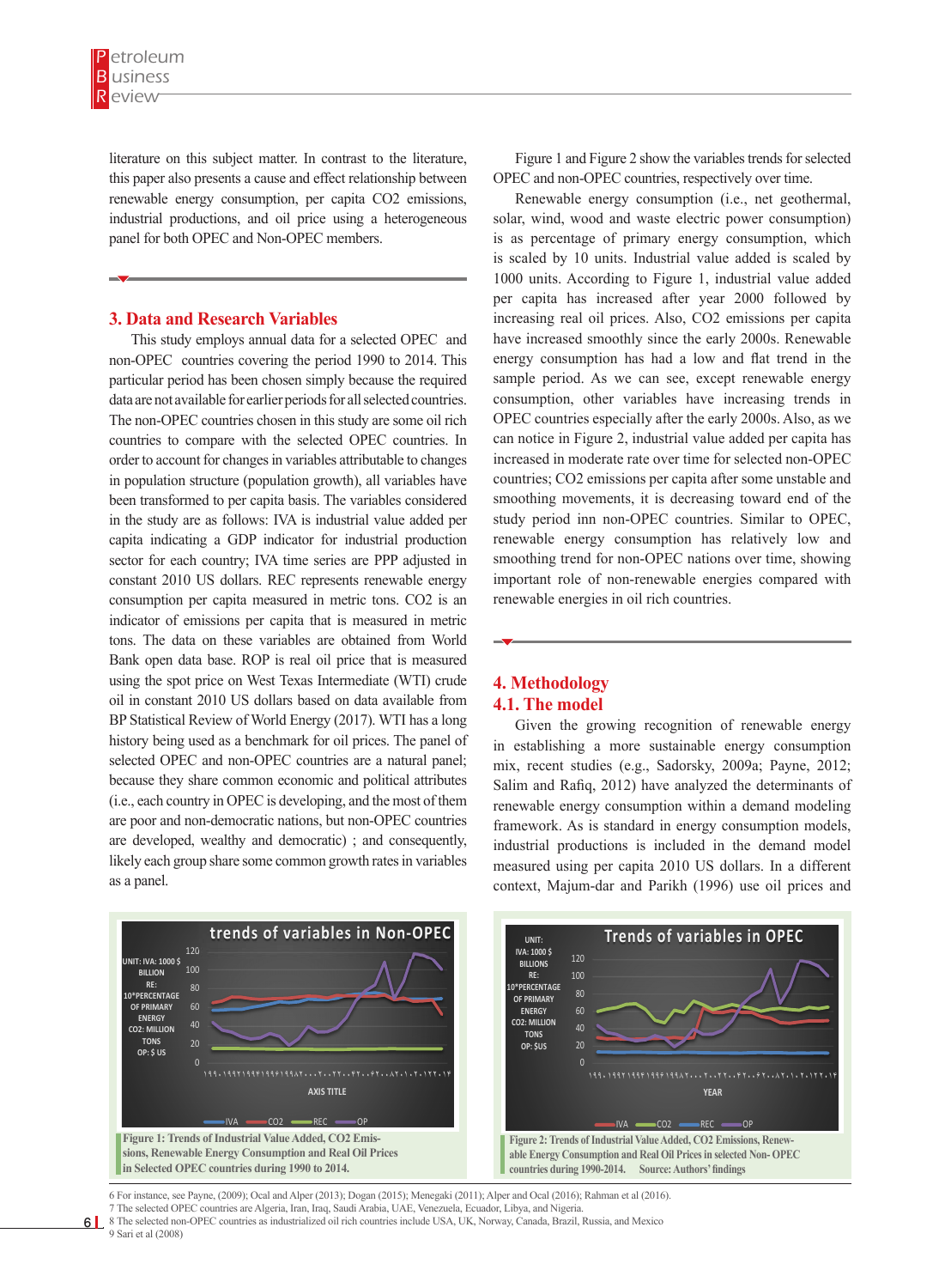population to model the demand for energy in India; and Silk and Joust (1997) use oil prices to model residential energy demand in the United States(Sadorsky, 2009 a,b). In accordance with societal concerns over global warming, per capita  $CO<sub>2</sub>$  emissions is included as an important additional explanatory variable affecting renewable energy consumption. Finally, we follow Sadorsky (2009a); Salim and Rafiq(2012); and Apergis and Payne(2017) to specify a demand model for renewable energy consumption per capita (REC) as a function of industrial value added per capita(IVA),  $CO_2$  emissions per capita ( $CO_2$ ), and oil price (ROP) in general form as follows below :  $REC = f(IVA, CO2, ROP)$  (1)

Given the respective variables are integrated of order one, we examine panel co-integration test by Pedroni (1999, 2004) and also consider possible structural breaks following Westerlund (2005,2006). Eq. (1) is specified in log-log form (natural logs denoted in lower case letters) within a panel regression framework as:

LREC<sub>it</sub>=β<sub>0it</sub>+β<sub>1it</sub>LCO<sub>2it</sub>+β<sub>2it</sub>LIVA<sub>it</sub>+β<sub>3it</sub>LOP<sub>it</sub>+u<sub>it</sub> i=1,...,N and  $t=1,...,T$  (2)

 $β<sub>0</sub>, β<sub>1</sub>, β<sub>2</sub>$  and  $β<sub>3</sub>$  are the parameters of the model to be estimated, and uit is the residuals.

#### **4.2. Econometric methodology**

This paper uses panel modeling approach in three steps. First, we apply panel unit root tests to find the order of integration of the model variables. Second, if the model variables are non-stationary, then the next step is to test whether there is a panel co-integration between the variables using Pedroni (1999, 2001, 2004) and Westerlund (2005, 2006). When the series are integrated of order one, one of more linear combinations might exist between variables that such series are called panel co-integrated. If panel co-integration is found, the next step is to investigate the existence of a long-run equilibrium relationship between the set of integrated variables using FMOLS and DOLS models. At the end, causality relationships between the variables are examined applying Dumitrescu and Hurlin (2012) method.

#### **a. Panel co-integration tests**

When it is established that all variables are non-stationary and integrated of same order, then panel co-integration relationship among variables is examined in the next step. The tests proposed by Pedroni (1999,2000,2004) allow for heterogeneity among individual members of a panel, including heterogeneity in both the long-run co-integrating vectors and in the dynamics, allowing for varying intercepts and slopes (Cheema and Javid, 2015). This test was initially designed to be applied in bi-variate context, indicating that this test has a higher power in comparison with other competing tests, especially in homogenous panels. Also, we would apply Westerlund (2005, 2006) test for panel cointegration, the underlying idea is to test for the absence of panel co-integration by determining whether there exists error correction for individual panel members or for the panel as a whole. Pedroni and Westerlund tests combine statistics computed for each individual in the panel, thereby producing a test with higher power. Furthermore, the limiting distribution of the combined test converges to a standard normal distribution after appropriate standardization, whereas tests for co-integration based on a single time series have nonstandard distributions. The tests share a common null hypothesis that  $y_{it}$  and  $x_{itare}$  not panel cointegrated by testing that  $e_{(it)}$  is non-stationary. Rejection of the null hypothesis implies that  $e_{it}$  is stationary and that the series  $y_{it}$ and  $x_i$  are panel cointegrated. The alternative hypothesis of the some panels in the Westerlund test is that the variables are co-integrated. The tests are based on the following paneldata model for  $I(1)$  dependent variable y it as:  $y_i = x_i' \beta_i + z_i' \gamma_i$  $+e_{it}$  (3)

where  $i = 1; \ldots; N$  denotes the panel (individual) and  $t = 1, \ldots, T$  denotes time. For each panel i, each of the covariates in  $x$  it is an I (1) series. All the tests require that the covariates are not co-integrated among themselves. The Pedroni and Westerlund tests allow a maximum of seven covariates in x\_it. βi denotes the cointegrating vector, which may vary across panels. γi is a vector of coefficients on zit, the deterministic terms that control for panel-specific effects and linear time trends. eit is the error term. Pedroni tests assume cross-sectional independence, but Westerlund test assumes cross-sectional dependence.

#### **b. Panel FMOLS and DOLS estimates**

When the variables are panel co-integrated, in the next step, we estimate the long-run equilibrium relationship among the variables with both panel Fully Modified Ordinarily Least Squares (FMOLS), and Dynamic Ordinary Least Squares (DOLS) methods is developed by Pedroni (2001) and also are proposed by Kao and Chiang (2000). When OLS estimator is applied to co-integrated panels it will be biased and inconsistent. For this reason, Pedroni suggested a fully modified OLS estimator, the FMOLS which becomes a dynamic OLS (DOLS). These estimators allow for a larger flexibility in the presence of heterogeneity in the examined co-integrated vectors (Pedroni, 1999, 2001, 2004). Furthermore, the above methods allow on the null hypothesis to test if there is a strong relationship between the model variable for the examined countries. The null hypothesis is H\_0: β i=β\_0 for all i against the alternative H 1: β i≠β 0, so that the values for β iare not constrained to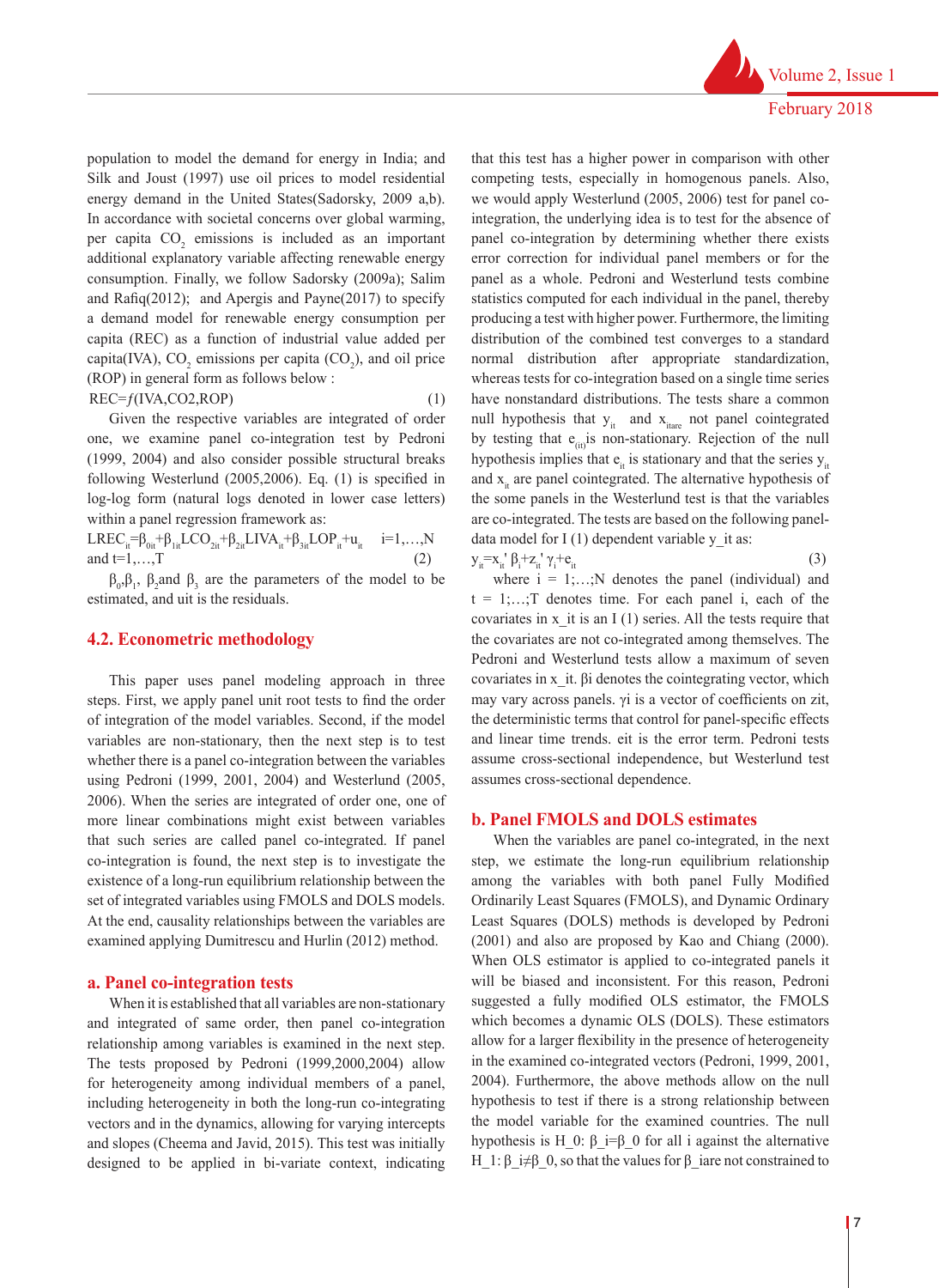be the same under the alternative hypothesis. Examining the  $\frac{1}{2}$  limited distribution of the FMOLS and DOLS estimators in co-integrated regressions, Kao and Chiang(2000) show that they are asymptotically normal. The FMOLS estimator that they are asymptotically normal. The FMOLS estimator is constructed by making corrections for endogeneity and serial correlation to the OLS estimator and is defined as:  $n_{\text{min}}$  in the distribution of the FMOLS and DOLS estimators that they are asymptotically normal. The FMOLS estimator is constructed by making corrections for endogeneity and

$$
\hat{\beta}_{FM} = \left[ \sum_{i=1}^{N} \sum_{t=1}^{T} (x_{it} - \bar{x}_i) (x_{it} - \bar{x}_i)' \right]^{-1} \left[ \sum_{i=1}^{N} (\sum_{t=1}^{T} (x_{it} - \bar{x}_i) \hat{y}_{it}^* + T \hat{\Delta}_{EM}^*) \right]
$$
(4)

 $\cdot$  is the transformed variable of  $\cdot$  the endogeneity correction, where  $\cdot$  $\hat{y}_i^*$  is the transformed variable of  $y_i$  to achieve the endogeneity correction, where  $(\hat{y}_{it}^* = y_{it} \Omega_{EM} \Omega_{\epsilon}^{-1} \Delta x_{it}),$ And  $\Delta_{EM}^*$  is the serial correlation correction term, where  $(\Delta_{\text{EM}}^*=\Delta_{\text{EM}}^*\Delta_{\text{E}}^*\Omega_{\text{E}}^{\text{-1}}\Omega_{\text{EM}}^{\text{-1}}).$ 

The serial correlation and the endogeneity can also be corrected using DOLS estimator. The DOLS is an extension of Stock and Watson (1993)'s estimator (Masih and Masih , 1996).

#### **c. Panel Granger causality**

The last step is to test for panel Granger causality relationships between the model variables proposed by Dumitrescu and Hurlin, 2012 ( Lopez and Weber, 2017). Dumitrescu and Hurlin provide an extended test designed to detect causality in panel data. The significant advantage of this test is that it takes into consideration the dependence among the countries and heterogeneity. Moreover it can be performed when the time dimension (T) is higher or lower than the cross section dimension (N) as well. As in Granger (1969), the idea to determine the existence of causality is to test for significant effect of past values of x on the present value of y. It is possible to observe bidirectional causality (also called feedback). The test assumes there can be causality for some individuals but not necessarily for all.

# **5. Empirical results & discussions 5.1. Panel Unit root test results**

This section provides stationary tests for the research model variables. According to the recent literature, there are various methods for unit root tests in panel data. To perform unit root tests, this paper applies the most common methods used in practice in the literature that include: Levin, Lin and Chu (LLC), 2002 Im, Pesaran and Shin (IPS), 2003 W-test; Breitung, 2000 t-stat; and ADF-Fisher, 1999 Chisquare tests. These four tests are applied in this study for improving reliability and validity of the results. The LLC panel unit root test assumes homogeneity in the dynamics of the autoregressive coefficients for all panel units. IPS test uses separate unit root tests for all cross-section units and average the ADF tests. Breitung finds that the power of LLC

and IPS tests are decreased a lot with individual specific trends. Then Breitung suggests a test statistic without adopting a bias adjustment; based on results of MonteCarlo experiments, the test has higher power than LLC or the IPS (Baltagi, 2005). ADF-Fisher test was proposed by Maddala and Wu (1999), and it covers shortage of LLC and IPS tests. In all unit root tests, the null hypothesis is that the variable has a unit root (i.e., it is non-stationary) with the alternative hypothesis claiming that the variable does not have a unit root. It should be mentioned that all tests discussed here assuming independence of cross-sectional. The results of level and first difference unit root tests for the model variables except oil price are presented in Table 2.

As shown in Table 2, for both OPEC and non-OPEC panels, we fail to reject the null hypothesis of unit root for three series in the level of variables. But, the null hypothesis is rejected in the first differences for all three variables in OPEC and Non-OPEC panels at the 5% level of significance. This means that all the series are non-stationary in the levels but they are stationary in the first differences. Therefore, it reveals that all three variables in both panels are integrated of order one, I (1).

As you can see in Figures 1 and 2, the series of real oil price (ROP) have some break points. To find structural break points for series of real oil price, we perform Bai & Perron (1998, 2003) tests; and as real oil prices are the same for both OPEC and non-OPEC panels then we use Augmented Dickey Fuller (ADF), 1979 and Phillips and Perron (PP), 1988 unit root tests to examine stationary of real oil price. The results of Bai & Perron test shows that there is a break point in 2005, therefore we test for stationary on the whole sample period and individual segments in two sub-periods, 1990-2004 and 2005-2014. Table 3 shows the results of ADF and PP unit root tests for the ROP data series in the whole period and two sub-periods.

As indicated in Table 3, the ADF and PP test results show that real oil price is non-stationary in the variable level, but it is stationary in the first differences at the 1% level of significance; however, testing unit root without the possibility of a structural break yields an acceptance of the unit root hypothesis in most cases (Bai and Perron, 2003). Also, the both ADF and PP results show that real oil price is non-stationary in the levels over the first sub-period (1990- 2004), but it is stationary in the first difference at the 5% level of significance. For the second sub-period (2005-2014), the levels of oil price is stationary at the 10% significance level, but it becomes stationary in the first difference at the 1% level of significance

Overall, the results of Tables 2 and 3 provide enough information to make it worthwhile to check for panel cointegration.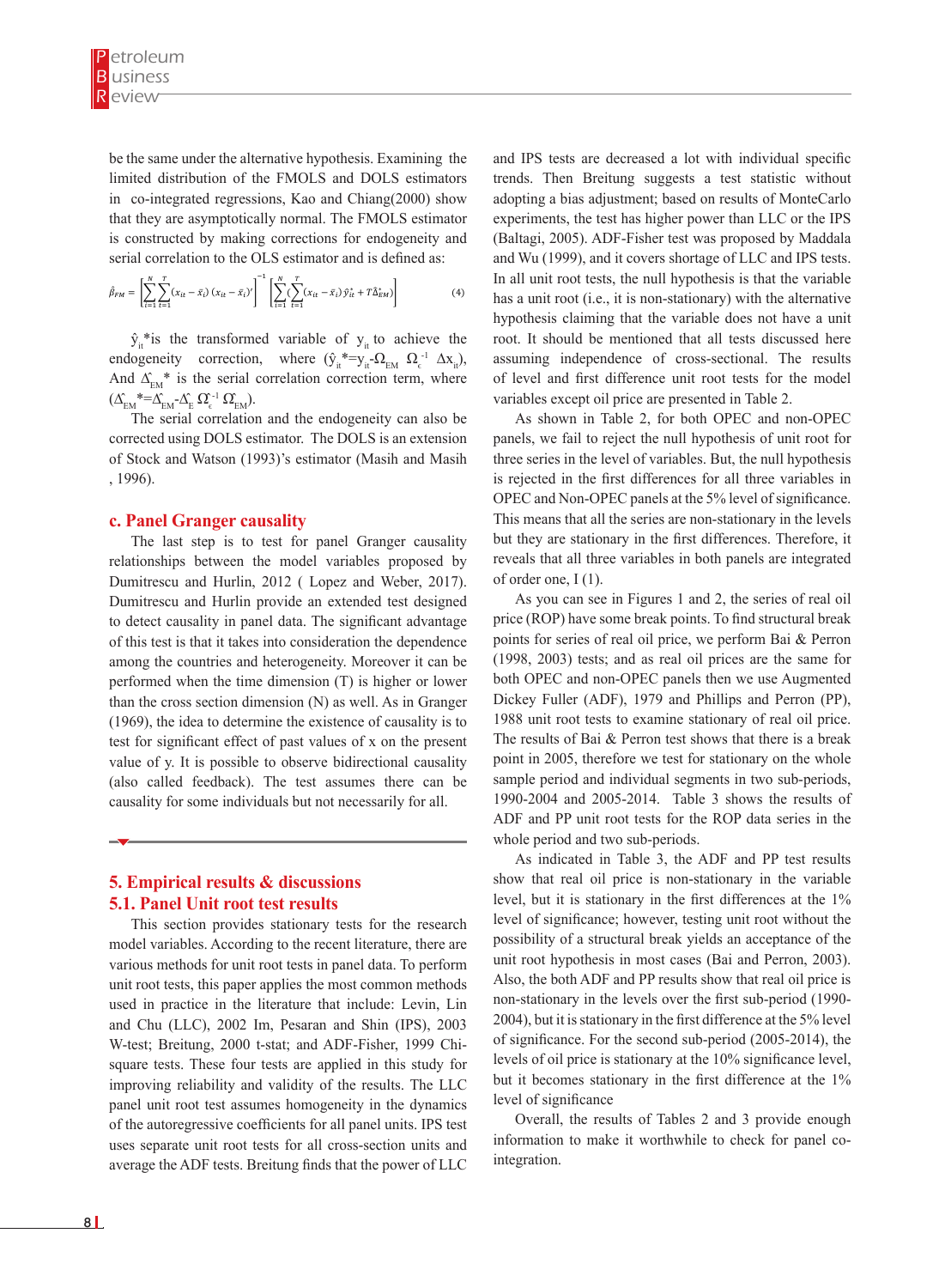| Table 2- The results of panel unit root tests of IVA, REC and CO2 for OPEC and Non-OPEC |         |                                   |         |                               |                 |                         |  |
|-----------------------------------------------------------------------------------------|---------|-----------------------------------|---------|-------------------------------|-----------------|-------------------------|--|
| <b>OPEC</b>                                                                             |         |                                   |         |                               |                 |                         |  |
|                                                                                         |         | <b>IVA</b>                        |         | <b>REC</b><br>CO <sub>2</sub> |                 |                         |  |
| <b>Methods</b>                                                                          | Level   | <b>First Difference</b>           | Level   | <b>First Difference</b>       | Level           | <b>First Difference</b> |  |
| Levin, Lin and Chu(LLC)                                                                 | 0.03    | $-2.37***$                        | $-0.43$ | $-6.7***$                     | $-1.49*$        | $-9.2***$               |  |
| Im, Pesaran and Shin(IPS)                                                               | $-0.58$ | $-7.38***$                        | $-0.77$ | $-7.2***$                     | $-1.48*$        | $-7.9***$               |  |
| <b>Breitung</b>                                                                         | 0.28    | $-2.65***$                        | $-1.03$ | $-5.5***$                     | 0.23            | $-7.94***$              |  |
| <b>ADF-Fisher</b>                                                                       | $-1.18$ | 28.6***<br>$31.8***$<br>$-2.16**$ |         | $-1.1$                        | $38.4***$       |                         |  |
| <b>Non-OPEC</b>                                                                         |         |                                   |         |                               |                 |                         |  |
|                                                                                         |         | <b>IVA</b>                        |         | <b>REC</b>                    | CO <sub>2</sub> |                         |  |
| <b>Methods</b>                                                                          | Level   | <b>First Difference</b>           |         | <b>First Difference</b>       | Level           | <b>First Difference</b> |  |
| Levin, Lin and Chu(LLC)                                                                 | $-0.37$ | $-4.86***$                        | 1.75    | $-6.54***$                    | 2.28            | $-10.38***$             |  |
| Im, Pesaran and Shin(IPS)                                                               | $-1.05$ | $-5.32***$                        | 1.49    | $7.15***$                     | 2.21            | $-6.82***$              |  |
| <b>Breitung</b>                                                                         | $-0.02$ | $-4.4***$                         | 2.22    | $-6.32***$                    | 2.15            | $-4.86***$              |  |
| <b>ADF-Fisher</b>                                                                       | $-0.83$ | $-16.1***$                        | $-0.68$ | $33.4***$                     | $-1.46*$        | $30.6***$               |  |

Note: All variables are expressed in natural logarithms. Panel unit root tests are without trend. \*\*\*,\*\*,\* denote rejection of the null hypothesis at the 1%, 5%, 10% level of significance, respectively. The optimal lag length is selected using Akaike Information Criteria (AIC). Source: Authors' findings

# **5.2. Panel Co-integration tests results**

Given that each variable is integrated of order one, next step is to test for panel co-integration. We apply two types of panel cointegration tests in this paper. The first test is suggested by Pedroni (1999, 2004) who provides three panel cointegration statistics for testing the null hypothesis of no co-integration in heterogeneous panels. These tests include Modified Phillips-Perron t statistic, Phillips-Perron (PP) t-statistic, and Augmented Dickey-Fuller (ADF) t-statistic. All of these tests are conducted based on the estimated residuals from Eq. (2). Based on Pedroni's tests results presented in Table 4, PP t-statistic and ADF t-statistic indicate strong evidence of co-integration in OPEC and non-OPEC panels; modified PP t-statistic shows no panel co-integration evidence for both panels even at the 10% significance level. The results of panel co-integration tests are mixed. The results of Pedroni's tests in Table 4 indicate at least some evidence of panel co-integration among renewable energy consumption, industrial productions, CO2 emissions and oil prices for both panels. Therefore, according to Pedroni's panel co-integration tests, the model variables have a longrun relationship.

The second panel cointegration test based on the estimated residuals is developed by Westerlund (2005, 2006). The Westerlund test uses yet another approach, one that imposes fewer restrictions. It tests the same null hypothesis, but the alternative hypothesis is different, namely that some (not necessarily all) of the panels are cointegrated. The panel cointegration test of Westerlund among the variables indicates the presence of panel co-integration at 5% significance level for non-OPEC; but, in case of OPEC the null hypothesis is not rejected even at the 10% significance level.

According to the results of the Pedroni and Westerlund co-integration tests in Table 4, it is verified that there is a cointegrated relationship among the renewable energy consumption, industrial value added, CO2 emissions and real oil prices at the 5% significance level for both non-OPEC and OPEC panels. In the other words, there is a longrun equilibrium relationship among the model variables for both panels, showing that all variables are moving together in the long-run. Hence, the directions of causality between the research model variables are examined below.

# **5.3. Panel Granger causality test results**

For analyzing the potential direction of the causal relationship among the variables, this paper uses the heterogeneous panel Granger causality test developed by Dumitrescu and Hurlin (2012), which can return successful results even under the conditions of cross-sectional dependence. The results of panel Granger causality test is presented in Table 5 for both panels of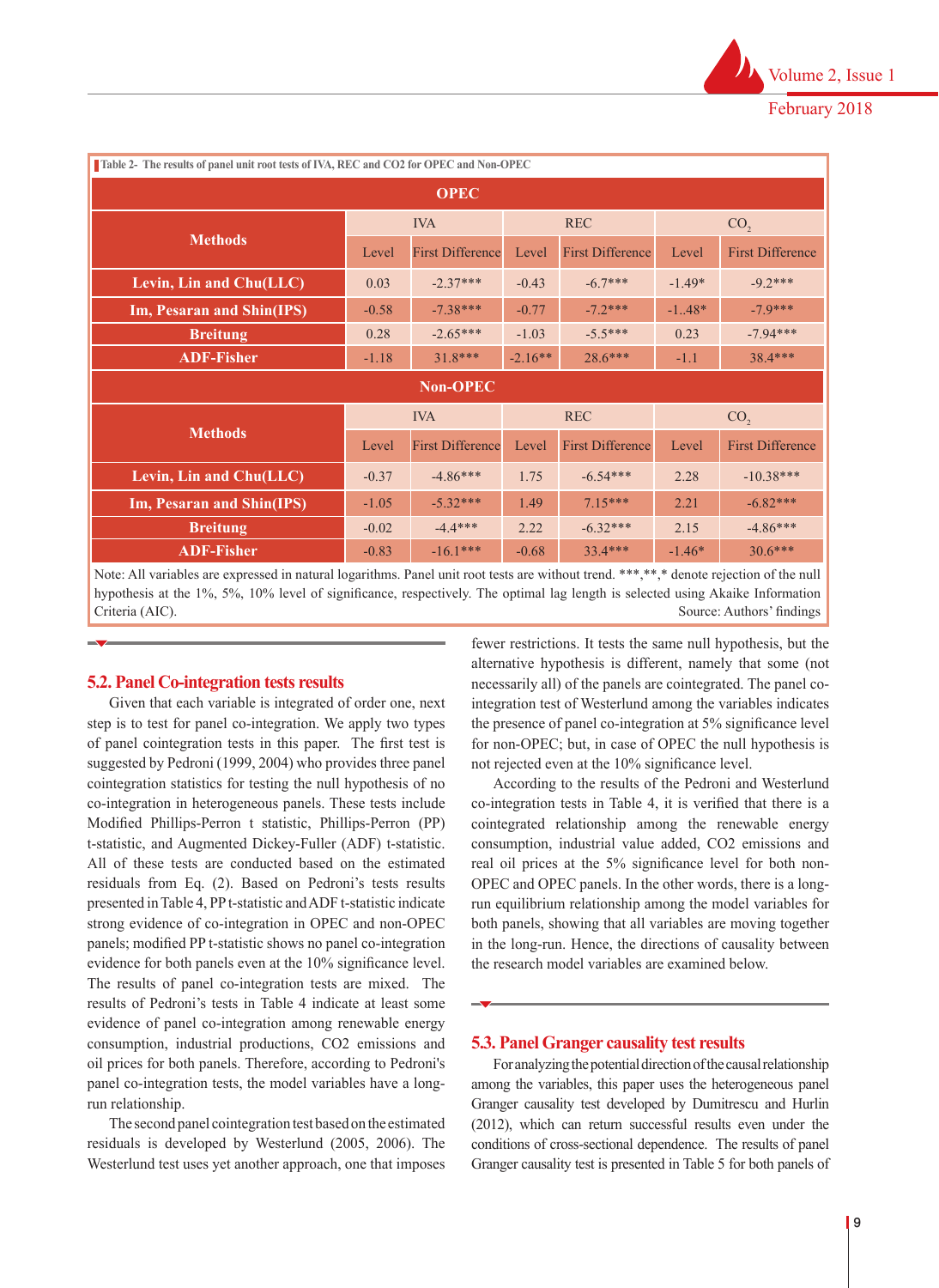| Table 3- The results of Unit root tests for real oil price (ROP) |                                                            |                         |            |                         |  |  |
|------------------------------------------------------------------|------------------------------------------------------------|-------------------------|------------|-------------------------|--|--|
| <b>Unit Root Test</b>                                            | <b>Augmented Dickey-Fuller(ADF)</b><br>Phillips&Perron(PP) |                         |            |                         |  |  |
| ROP (1990-2014)                                                  | Level                                                      | <b>First Difference</b> | Level      | <b>First Difference</b> |  |  |
|                                                                  | $-2.87$                                                    | $-4.63***$              | $-2.88$    | $-4.67***$              |  |  |
| ROP (1990-2004)                                                  | $-1.836$                                                   | $-3,134**$              | $-1.836$   | $-3.106**$              |  |  |
| ROP (2005-2014)                                                  | $-2.678*$                                                  | $-3.212***$             | $-2.960**$ | $-3.283***$             |  |  |

Note: The variable ROP is in natural logarithms. \*\*\*,\*\*,\* denote rejection of the null hypothesis at the 1%,5%, 10% level of significance, respectively. The test regressions contain individual intercept and time trend. The optimal lag length is selected using Akaike Information Criteria (AIC).

**Table 4- The results of Panel co-integration tests for OPEC and Non-OPEC**

| <b>Panel Co-integration Test</b> |                  |                  | <b>OPEC</b> | <b>Non-OPEC</b>  |             |  |
|----------------------------------|------------------|------------------|-------------|------------------|-------------|--|
|                                  | Models Including | Panel statistics | P-value     | Panel statistics | probability |  |
| Pedroni                          | Modified PP t    | $-0.15$          | 0.43        | $-0.94$          | 0.17        |  |
| (1999, 2004)                     | PPt              | $-4.37***$       | 0.000       | $-6.05***$       | 0.000       |  |
|                                  | ADF t            | $-3.04***$       | 0.001       | $-6.84***$       | 0.000       |  |
| Westerlund<br>(2005, 2006)       | Variance ratio   | $-0.95$          | 0.16        | $-1.79**$        | 0.03        |  |

Note: The null hypothesis is that the variables are not panel co-integrated. The tests assume individual intercept but no deterministic trend. \*\*\*,\*\*,\* denote rejection of the null hypothesis at the 1%, 5%, 10% level of significance, respectively. Automatic lag length is selected using Schwarz Information Criteria (SIC). Source: Authors' findings

# OPEC and non-OPEC.

According to the test results in Table 5, a unidirectional causal relationship is found from industrial value added per capita to renewable energy consumption per capita between the years of 1990 and 2014 in non-OPEC countries, showing that renewable energy is not cause of industrial value added in non-OPEC countries; but, there is a relationship of bidirectional causality between industrial value added and renewable energy consumption in OPEC countries. According to this, renewable energy consumption supports industrial productions in OPEC and non-OPEC countries. Renewable energy consumption encourages industrial productions and, for the same purpose, industrial productions encourage renewable energy consumption in two groups of countries. Also, a relationship of unidirectional causality is found from  $CO_2$  emissions per capita to renewable energy consumption per capita for both OPEC and non-OPEC over the study period; it means that renewable energy consumption is not cause of  $CO<sub>2</sub>$  emissions in two panels. However, given the long-run causality results, a bidirectional causal relationship is found between the rest of research variables in OPEC and non-OPEC countries over 1990 -2014 period. This means that there is bidirectional causality between IVA and  $CO<sub>2</sub>$ , IVA and ROP,  $CO<sub>2</sub>$  and ROP, and REC and ROP in both panels over the sample period. Therefore, considering Dumitrescu and Hurlin panel

causality test results, we would conclude the following remarks in both OPEC and non-OPEC countries: Industrial value added Granger causes  $CO<sub>2</sub>$  emissions and vice versa, Industrial value added affects real oil prices and vice versa;  $CO<sub>2</sub>$  emissions Granger causes real oil prices and vice versa, and Finally renewable energy consumption impacts real oil prices and the opposite is true as well.

These results support the feedback hypothesis between the research variables for both OPEC and non-OPEC panels during 1990-2014. The next step is to estimate coefficients of long-run relationship among the model variables. The results are given below.

# **5.4. Panel FMOLS & DOLS estimates**

As the existence of the panel cointegrating relationship is supported, we estimate a long-run renewable energy consumption function given by Eq. (2) using the FMOLS and FMOLS estimators. FMOLS and DOLS estimates of Eq. (2) are reported in Table 6. The FMOLS and DOLS are based on group-mean estimates. According to the FMOLS and DOLS results, in OPEC and non-OPEC countries, the estimated coeffcients of industrial productions and real oil prices are positive and statistically significant at the 1% level of significance (except the coefficient of industrial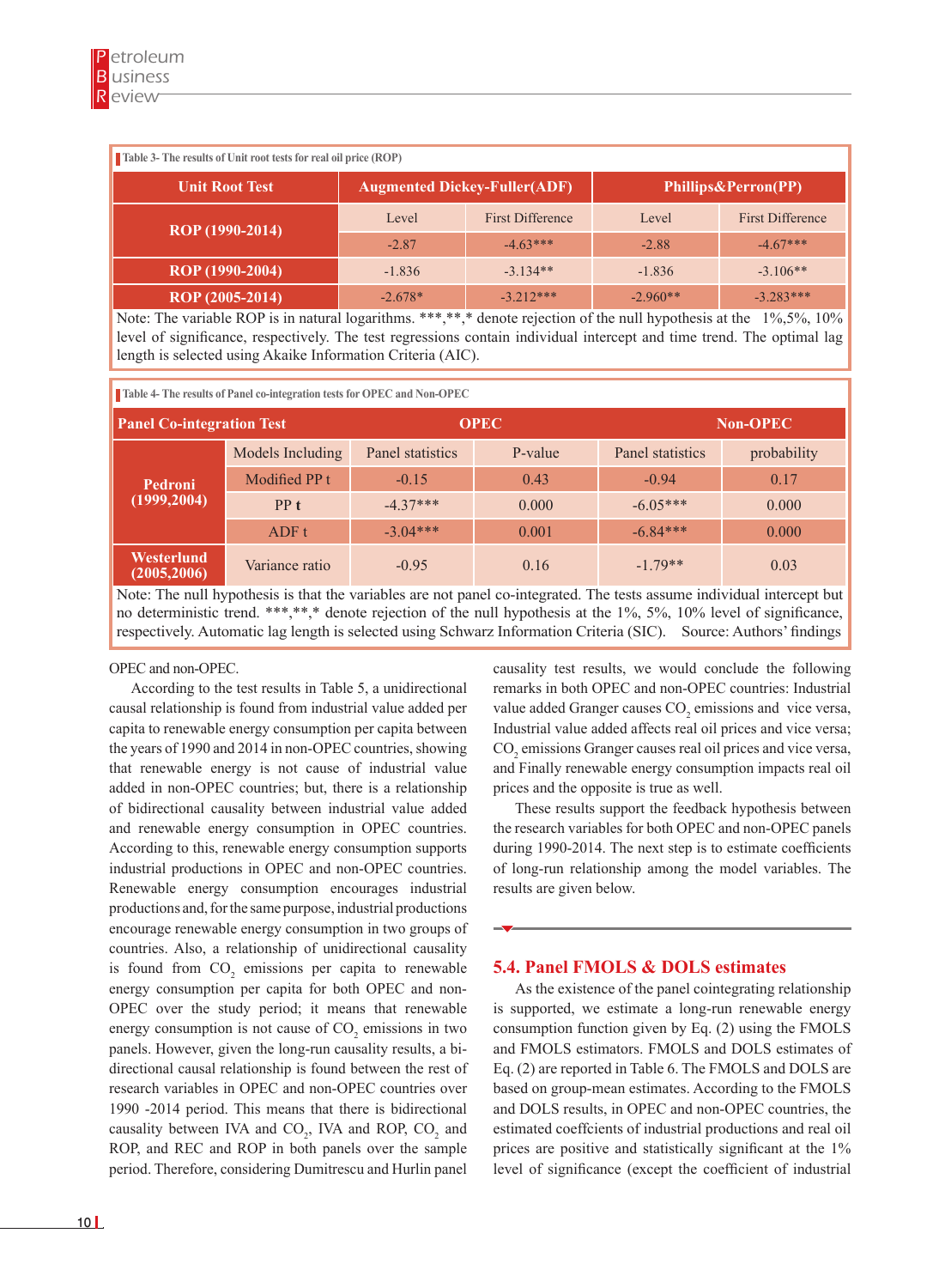| Table 5- Heterogeneous Dumitrescu-Hurlin panel causality test results for OPEC and Non-OPEC |            |                                   |                |  |  |
|---------------------------------------------------------------------------------------------|------------|-----------------------------------|----------------|--|--|
| <b>OPEC</b>                                                                                 |            | <b>Non-OPEC</b>                   |                |  |  |
| Direction of causality                                                                      | Yes or No  | Granger causality                 | Yes or No      |  |  |
| <b>REC</b> causes <b>IVA</b>                                                                | <b>Yes</b> | <b>REC</b> causes <b>IVA</b>      | N <sub>0</sub> |  |  |
| <b>IVA</b> causes REC                                                                       | Yes        | <b>IVA</b> causes REC             | <b>Yes</b>     |  |  |
| <b>IVA</b> causes CO <sub>2</sub>                                                           | Yes.       | <b>IVA</b> causes CO <sub>2</sub> | Yes            |  |  |
| CO <sub>2</sub> causes IVA                                                                  | <b>Yes</b> | CO <sub>2</sub> causes IVA        | <b>Yes</b>     |  |  |
| REC causes CO <sub>2</sub>                                                                  | No         | REC causes CO <sub>2</sub>        | No             |  |  |
| CO <sub>2</sub> causes REC                                                                  | <b>Yes</b> | CO <sub>2</sub> causes REC        | <b>Yes</b>     |  |  |
| <b>IVA</b> causes ROP                                                                       | <b>Yes</b> | <b>IVA</b> causes ROP             | <b>Yes</b>     |  |  |
| <b>ROP</b> causes IVA                                                                       | Yes        | <b>ROP</b> causes <b>IVA</b>      | <b>Yes</b>     |  |  |
| CO <sub>2</sub> causes ROP                                                                  | Yes        | CO <sub>2</sub> causes ROP        | <b>Yes</b>     |  |  |
| ROP causes CO2                                                                              | <b>Yes</b> | ROP causes CO <sub>2</sub>        | Yes            |  |  |
| <b>ROP</b> causes REC                                                                       | Yes.       | <b>ROP</b> causes REC             | Yes            |  |  |
| <b>REC</b> causes ROP                                                                       | <b>Yes</b> | <b>REC</b> causes ROP             | <b>Yes</b>     |  |  |
| $C_1, \ldots, C_n, A_{n+1}, \ldots, C_1, A_{n+2}, \ldots$                                   |            |                                   |                |  |  |

Source: Authors' findings

productions in OPEC and real oil prices' coefficients in non-OPEC of DOLS estimates are not significant). But, the estimated coefficients of  $CO<sub>2</sub>$  emissions are negative and statistically significant at the 1% significance level for both OPEC and non-OPEC using FMOLS and DOLS estimators. These findings show that industrial productions and real oil prices have positive and  $CO<sub>2</sub>$  emissions has negative and significant impact on renewable energy consumption of OPEC countries in long-run over 1990 -2014 period. Also, findings for non-OPEC countries show that industrial productions and  $CO<sub>2</sub>$  emissions have significantly positive and negative impact, respectively on renewable energy consumption of these countries during the examined period. The parameter estimates of FMOLS and DOLS models can be interpreted as long run elasticities. For each variable, the panel estimated elasticity is remarkably similar in sign and magnitude across the two estimation methods.

According to the estimated coefficients for FMOLS method in Table 6, on average, if other things being equal, a 1% increase in industrial value added, increases renewable energy consumption for OPEC and non-OPEC by 0.23% and 0.63%, respectively. That means that changing industrial value added has a greater effect on renewable energy consumption in non- OPEC countries than OPEC countries. Also,  $1\%$  increase in  $CO<sub>2</sub>$  emissions affects negatively on renewable energy consumption of OPEC and non-OPEC nations by 1.65 %, and 1.47%, respectively. It means that considering negative effect of  $CO<sub>2</sub>$  emissions on renewable energy consumption, changing  $CO<sub>2</sub>$  emissions has bigger effect on renewable energy consumption in OPEC countries in comparison to non-OPEC (but DOLS coefficients are smaller showing an

opposite results). In addition, 1% rise in real oil price has positive effect on renewable energy by 0.3% and 0.24% for FMOLS and DOLS estimators, respectively in OPEC, but it doesn't have meaningful effect on renewable energy in non-OPEC countries. This shows that non-OPEC countries have already devised to substitute renewable energies for fossil fuels in their industrial sector since 1970's that changing oil price does not have meaningful impact on renewable energy consumption in industrial sector over the study period. The conclusion is that because of key role of renewable energies in non-OPEC countries, the industrial sector value added has greater impacts on renewable energy consumption than OPEC, and for the same reason, increasing  $CO<sub>2</sub>$  emissions affect inversely renewables in non-OPEC by greater extent than OPEC. Furthermore, depending on fossil fuels, oil prices leave a positive and meaningful effect on renewable energy consumption in OPEC countries, but real oil prices do not seem to have a significant and strong impact on renewable energy consumption in non-OPEC countries. Considering economic theory, in term of the relationship among the research variables in Tables 5, the FMLOS and DOLS results indicate a long-run equilibrium relationship among renewable energy consumption, industrial value added,  $CO<sub>2</sub>$  emissions and real oil prices for both selected OPEC and non-OPEC panels.

Policy makers need to be aware of the fact that in the long term, panel estimated industrial productions and CO<sub>2</sub> elasticities are both statistically significant highlighting the importance of these two variables that play in helping to explain renewable energy consumption in two OPEC and Non-OPEC countries. Also, the large long term panel estimated industrial productions elasticities of renewable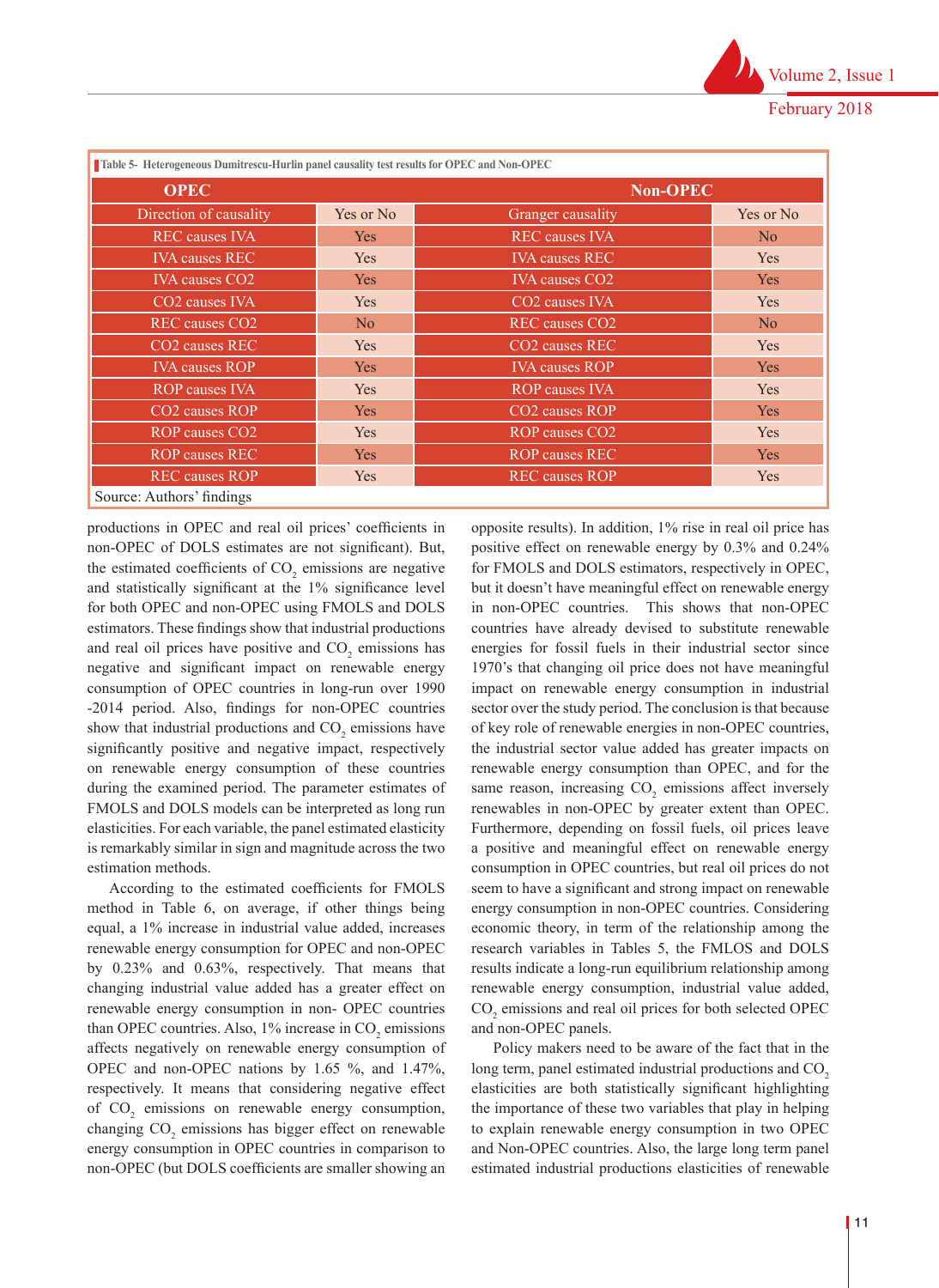energy consumption are consistent with the view that in higher industrial value added, managers in industrial sector are more likely to be concerned with environmental issues and can invest in renewable energies. Non-OPEC countries are also more likely to have access to or the development of new technologies that are important in production increase and use of renewable energy.

# **6. Conclusion & policy recommendations**

Increased economic and societal concern over issues related to energy security and global warming suggests that in the future there will be a greater reliance on the consumption of renewable energy. This paper presents and estimates an empirical model of renewable energy consumption for industrial sector of selected OPEC and non-OPEC countries during 1990 to 2014. Panel cointegration tests developed by Pedroni (1999,2004) and Westerlund (2005,2006) indicate that there is a longrun equilibrium relationship among renewable energy consumption, industrial value added,  $CO<sub>2</sub>$  emissions and real oil price in two panels of OPEC and non-OPEC countries over the sample period. These results are robust across two different panel co-integration methods. The results of panel Granger causality using Dumitrescu and Hurlin (2012) shows that there are bi-directional causality relationships between research variables confirming feedback hypothesis. In the long term, FMOLS and DOLS estimators confirm that increases in industrial value added per capita and  $CO<sub>2</sub>$  emissions per capita are found to be major drivers behind per capita renewable energy consumption; oil prices have a lesser but positive impact on renewable energy consumption in non-OPEC panel than OPEC. Finally, Long term elasticities estimated from a panel co-integrated FMOLS and DOLS models show that a 1% increase in industrial value added per person increases per capita renewable energy consumption by a greater magnitude in non-OPEC than OPEC; also a 1% increase in  $CO<sub>2</sub>$  emissions per person increases per capita renewable energy consumption by a greater degree in non-

OPEC in comparison to OPEC nations. According to these findings it is clear that renewable energy consumption in non-OPEC countries is affected by industrial productions and  $CO<sub>2</sub>$  emissions more than OPEC countries.

Over the Earth's history, the climate has changed for many reasons including human activities that release emissions of gases and other pollutants into the atmosphere known as greenhouse gases (GHG). The impact of GHG includes increased air and ocean temperatures, drought, melting ice and snow, rising sea levels, changes in rainfall patterns and flooding. The main greenhouse gases are carbon dioxide  $(CO_2)$  emissions that are primarily released through consuming and burning fossil fuels. To maintain a sustained growth of countries, renewable energies should be replaced with fossil fuels in various economic sectors. Therefore, policy makers in energy sector should understand important role of renewable energies for climate protection and invest in renewable energies, and also convey concerns about climate change to public. On the other hand, policy makers need to be aware of the fact that in the long term, panel estimated industrial productions and oil prices elasticities of renewable energy consumption are both positive and statistically significant highlighting key role of these variables in explaining renewable energy consumption. Therefore, in case of non-OPEC and especially OPEC countries, the industrial sector is mainly dependent on fossil fuels use, and there are concerns that the drop in price of fossil fuels can postpone investments in renewable energies due to the higher cost of renewable energies. Given this situation, there are opportunities for policy makers in these countries to decrease subsidies on fossil fuel consumption Hence, these countries need to prepare their industrial sectors not to be vulnerable against shocks in fossil fuel prices. Also, the governments in OPEC and non-OPEC countries should financially support technological innovations to decrease the cost of consuming renewable energies in industrial sector and other sectors of their economies; therefore, renewable energies could compete with fossil fuels in production system in industrial sector and other sectors and sub-sectors.

| Table 6- The results of FMOLS & DOLS estimates for OPEC and Non-OPE (LREC as dependent variable) |  |              |                                                                                                       |                  |             |              |             |  |
|--------------------------------------------------------------------------------------------------|--|--------------|-------------------------------------------------------------------------------------------------------|------------------|-------------|--------------|-------------|--|
| <b>LROP</b>                                                                                      |  |              |                                                                                                       | LCO <sub>2</sub> |             | <b>LIVA</b>  |             |  |
| <b>DOLS</b>                                                                                      |  | <b>FMOLS</b> | <b>DOLS</b>                                                                                           | <b>FMOLS</b>     | <b>DOLS</b> | <b>FMOLS</b> | Panel       |  |
| $0.24***$                                                                                        |  | $0.30***$    | $-0.59***$                                                                                            | $-1.65***$       | 0.02        | $0.23***$    | <b>OPEC</b> |  |
| 0.02                                                                                             |  | 0.005        | $-122***$                                                                                             | $-147***$        | $0.58***$   | $0.63***$    | Non-OPEC    |  |
|                                                                                                  |  |              | Meter Meter 4. Patterne 4.0. 4. OF 0. (PMOF 0) and Demands OF 0. (DOF 0). Bend medical Commoditations |                  |             |              |             |  |

**Note:** Method: Fully-modified OLS (FMOLS) and Dynamic OLS (DOLS). Panel method: Grouped estimation. Cointegrating regression does not contains constant and trend. \*\*\*and \*\* Indicate statistical significance at the 1% and 5% levels, respectively. All variables are estimated in natural logarithms. Source: Authors' findings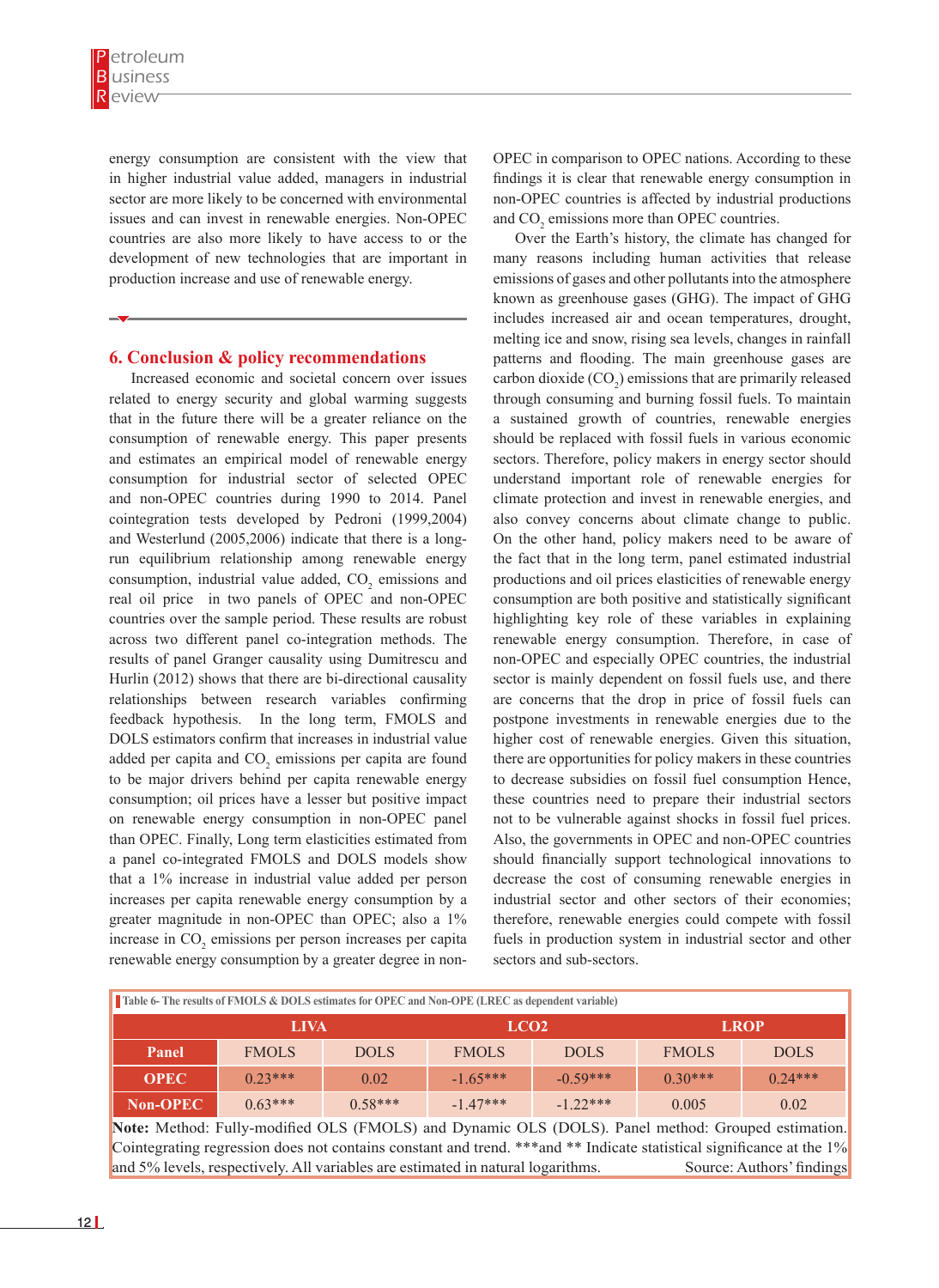## **References**

- Adetutu, M. O. (2014). Energy efficiency and capital-energy substitutability: Evidence from four OPEC countries. Applied Energy. 119(April), pp. 363-370.
- Alper, A., Ocal, O. (2016). The role of renewable energy consumption in economic growth: Evidence from asymmetric causality. Renewable and Sustainable Energy Reviews.60(July), pp. 953-959.
- Aslan, A. (2016). The causal relationship between biomass energy use and economic growth in the United States. Renewable and Sustainable Energy Reviews.57(May), pp. 362-366.
- Apergis, N., Payne, J. E. (2010 ). Renewable energy consumption and economic growth: evidence from a panel of OECD countries. Energy policy. 38 (1), pp. 656-660. Apergis, N., Payne, J. E. (2011 ). The renewable energy consumption–growth nexus in Central America. Applied Energy. 88 (1), pp. 343-347.
- Apergis, N., Payne, J. E. (2012 ). Renewable and nonrenewable energy consumption-growth nexus: Evidence from a panel error correction model. Energy Economics. 43 (3), pp. 733-738.
- Apergis, N., Payne, J. E. (2017 ). Per capita carbon dioxide emissions across US states by sector and fossil fuel source: Evidence from club convergence tests. Energy Economics. 63(March), pp.365-372.
- Apergis, N., Salim, R. (2015). Renewable energy consumption and unemployment: evidence from a sample of 80 countries and nonlinear estimates. Applied Economics. 47 (52), pp. 5614-5633.
- Al-mulali, U., Gholipour Fereidouni, H., Ym Lee J., Che Normee Binti Che Sab. (2013). Examining the bidirectional long run relationship between renewable energy consumption and GDP growth. Renewable and Sustainable Energy Reviews. 22(June). pp.209 -222.
- Al-mulali, U., Gholipour Fereidouni, H., Lee, Janice Y.M. (2014). Electricity consumption from renewable and nonrenewable sources and economicgrowth: Evidence from Latin American countries Renewable and Sustainable Energy Reviews. 30(February). pp.290 -298.
- Bai, J. and Perron, P. (1998). Estimating and testing linear models with multiple structural changes. Econometrica, 66 (1), pp.47—78.
- Bai, J. and Perron, P. (2003). Computation and analysis of multiple structural change models. Journal of Applied Econometrics. 18 (1), pp. 1-22.
- Breitung, J., (2000). The local power of some unit root tests for panel data. Advances in Econometrics. 15. pp. 161– 177.
- Baltagi, B. H. (2005). Econometric analysis of panel data(3rd Ed). John Wiley & Sons. Available at; https:// himayatullah.weebly.com/uploads/5/3/4/0/53400977/ baltagi-econometric-analysis-of-panel-data\_himmy.pdf. ((Downloaded: 17March 2018).)
- Barkindo, M.(2006) 'Global energy industry Current challenges and opportunities' Acting for the OPEC Secretary General, at the Sixth Russian Oil & Gas Week, Moscow, Russia, 30 October-2 November 2006, Available at: https://www.opec.org/opec\_web/en/971. htm(Accessed: 23 April 2018)
- Bhattacharya, M., Paramati, S.R., Ozturk, I., Bhattacharya, S. (2016). The effect of renewable energy consumption on economic growth: evidence from top 38 countries. Applied Energy. 162 (January), pp. 733-741.
- Bilgili, F. (2015 ). Business cycle co-movements between renewables consumption and industrial production: A continuous wavelet coherence approach. Renewable and Sustainable Energy Reviews. 52 (December), pp. 325- 332.
- Bilgili, F., Ozturk, I. (2015). Biomass energy and economic growth nexus in G7 countries: Evidence from dynamic panel data. Renewable and Sustainable Energy Reviews. 49 (September), pp. 132-138.
- BP. (2017). BP Statistical Review of World Energy. Available at: https://www.bp.com/content/dam/bp/en/corporate/pdf/ energy-economics/statistical-review-2017/bp-statisticalreview-of-world-energy-2017-full-report.pdf (Accessed: 3 August 2017).
- Cheema, A. R., Javid, A. Y. (2015). The Relationship between Disaggregate Energy Consumption, Economic Growth and Environment for Asian Developing Economies., PIDE-Working Papers No 2015:115.Pakistan Institute of Development Economics.
- Dickey, D. and Fuller, W. (1979). Distribution of the estimators for autoregressive time series with a unit root. Journal of the American Statistical Association, 74 (366a), pp.427—431.
- Dincer, I. (2000). Renewable energy and sustainable development: a crucial review. Renewable and Sustainable Energy Reviews. 4 (2), pp. 157-175.
- Dogan, E. (2015 ). The relationship between economic growth and electricity consumption from renewable and non-renewable sources: A study of Turkey. Renewable and Sustainable Energy Reviews. 52 (December), pp. 534-546.
- Destek, M. A. (2016). Renewable energy consumption and economic growth in newly industrialized countries: Evidence from asymmetric causality test. Renewable Energy, 95(C), pp. 478-484.
- Dumitrescu, E.I., Hurlin, C. (2012). Testing for Granger non-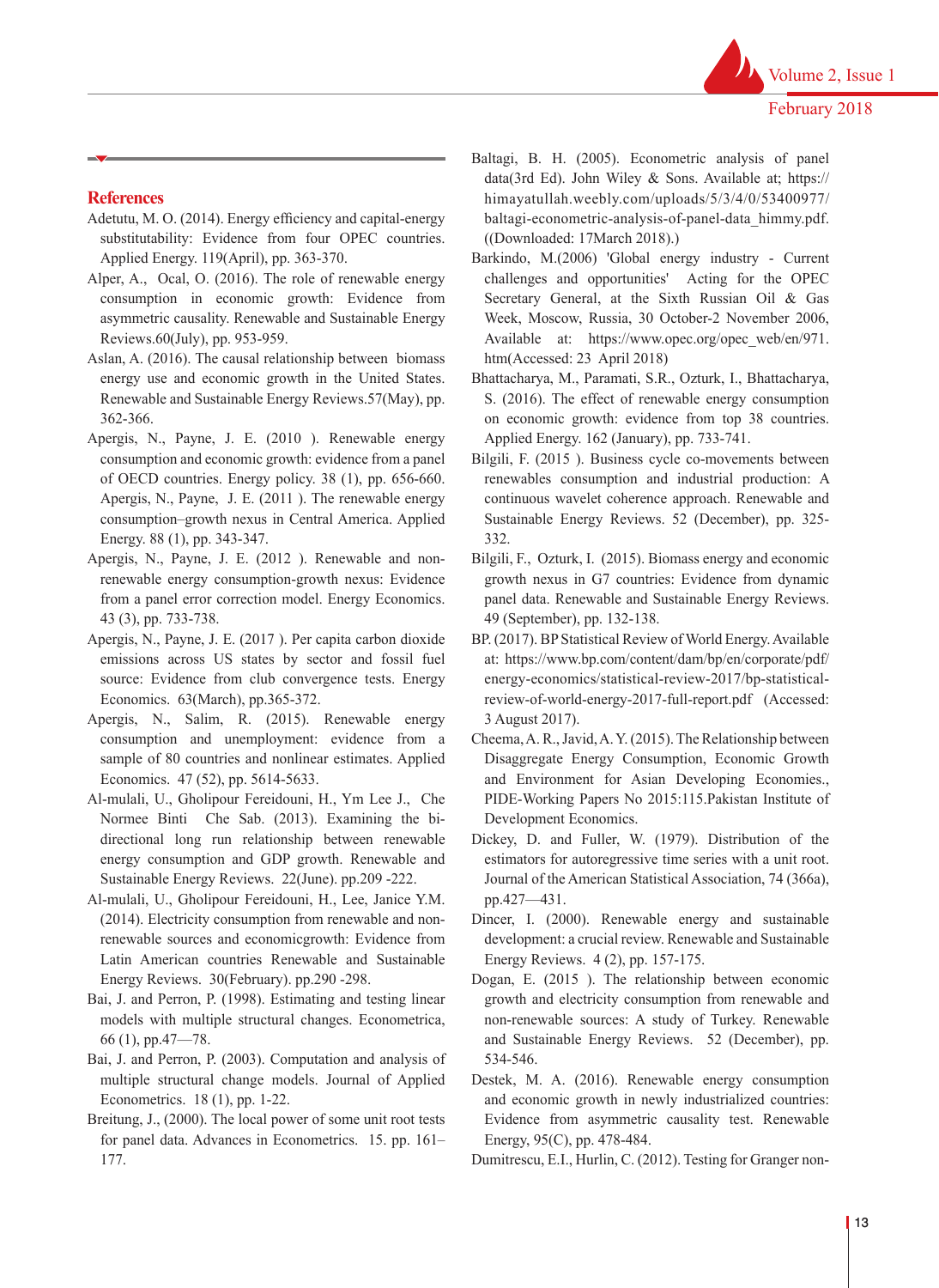causality in heterogeneous panels. Economic Modelling. 29 (4), pp. 1450-1460.

- Del Rio, P., Burguillo, M. ( 2009 ). An empirical analysis of the impact of renewable energy deployment on local sustainability. Renewable and Sustainable Energy Reviews. 13 (6-7), pp. 1314-1325.
- Ellabban, O., Abu-Rub, H., Blaabjerg, F. (2014). Renewable energy resources: current status, future prospects and their enabling technology. Renewable and Sustainable Energy Reviews. 39 (November), pp. 748-764.
- Granger, C. W. (1969). Investigating causal relations by econometric models and cross-spectral methods. Econometrica, 37(3). pp.424–438.
- Griffith-Jones, S. , Spratt S., Andrade R., Griffith-Jones, E. (2017). Investment in renewable energy, fossil fuel prices and policy implications for Latin America and the Caribbean. Economic Commission form Latin Americ and the Caribbean: United Nations.
- Hillebrand, B., Buttermann, H.G., Behringer, J.M., Bleuel, M. (2006 ). The expansion of renewable energies and employment effects in Germany. Energy Policy. 34 (18), pp. 3484-3494.
- Hamit-Haggar, M. (2016 ). Clean energy-growth nexus in sub-Saharan Africa: Evidence from cross-sectionally dependent heterogeneous panel with structural breaks. Renewable and Sustainable Energy Reviews. 57 (May), pp. 1237-1244.
- IRENA. (2015). Renewable Energy Options for the Industry Sector: Global and Regional Potential Until 2030. International Renewable Energy Agency(IRENA). Available at: http://www.irena.org/-/media/Files/IRENA/ Agency/Publication/2014/Aug/IRENA\_RE\_Potential\_ for\_Industry\_BP\_2015.pdf?la=en&hash=F9B495F78DB 624BC6A546F15D90C216FDE09DBAD
- IEA. (2017). Renewable Energy, Medium-Term Market Report: Market Analysis and Forecasts to 2020. International Energy Agency(IEA). World energy outlook. Available at: http://www.iea.org/publications/ freepublications/publication/MTRMR2017.pdf
- Isik, C., Dogru, T, Turk, E.S (2017). A nexux of linear and non-linear relationships between tourim demand, renewable energy consumption, and economic growth: Theory and Evidence. International Journal of Tourism Research. 20 (2017), pp. 38-49.Inglesi-Lotz, R. (2016 ). The impact of renewable energy consumption to economic growth: A panel data application. Energy Economics. 53 (January), pp. 58-63.
- Im, K.S., Pesaran, M.H., Shin, Y. (2003). Testing for unit roots in heterogeneous panels. Journal of Econometrics. 115, pp. 53–74.

Koçak, E. , Şarkgüneşi, A. (2017). The renewable energy and

economic growth nexus in black sea and Balkan countries. Energy Policy. 100 (January), pp. 51-57.

- Kulionis, V. (2013 ). The relationship renewable energy consumption, CO2 emissions, and economic growth in Denmark, Master Thesis, School of Economics and Management, Lund University, Sweden. Available at: http://lup.lub.lu.se/luur/download?func=downloadFile&r ecordOId=3814694&fileOId=3814695.
- Baltagi, B.H., Fomby, T. B., and Hill R. C. (eds.) (2001). Nonstationary Panels, Panel Cointegration and Dynamic Panels, Volume 15, Elsevier Science Inc. pp.179–222 Kao, C., Chiang, M.H. (2000 ). On the estimation and inference of a cointegrated regression in panel data. Nonstationary Panels, Panel Cointegration and Dynamic Panels, Volume 15, Elsevier Science Inc. pp.179–222
- Levin, A., Lin, C.F., Chu, Ch.-Sh.J. (2002). Unit root tests in panel data: asymptotic and finite sample properties. Journal of Econometrics. 108, pp. 1–24.
- Lin, B., Moubarak, M. ( 2014 ). Renewable energy consumption–Economic growth nexus for China. Renewable and Sustainable Energy Reviews. 40 (Deecember), pp. 111-117.
- Lopez, L., Weber. S. (2017). Testing for Granger causality in panel data. IRENE Working paper No. 17-03. Institute of Economic Research. University of Neuchatel.
- Maiga, A.S., Chen, G.M., Wang, Q ., Xu, J.Y. (2008 ). Renewable energy options for a Sahel country: Mali. Renewable and Sustainable Energy Reviews. 12 (2), pp. 564-574.
- Moreno, B., Lopez, A.J. (2008 ). The effect of renewable energy on employment. The case of Asturias (Spain). Renewable and Sustainable Energy Reviews. 12 (3), pp. 732-751.
- Menegaki, A.N. ( 2011 ). Growth and renewable energy in Europe: a random effect model with evidence for neutrality hypothesis. Energy Economics. 33(2), pp. 257-263.
- Maddala, G.S. and Wu, S. (1999). A comparative study of unit root tests with Panel Data and a new simple test", Oxford Bulletin of Economics and Statistics, 61 (4). pp. 631–652.
- Masih, R., Masih, A.M.M. (1996). Stock-Watson dynamic OLS (DOLS) and error-correction modelling approaches to estimating long-and short-run elasticities in a demand function: new evidence and methodological implications from an application to the demand for coal in mainland China. Energy Economics. 18 (4), pp. 315-334.
- Ocal, O., Alper, A. (2013). Renewable energy consumption– economic growth nexus in Turkey. Renewable and Sustainable Energy Reviews. 28(December). pp. 494-499.
- Ozturk, I. (2010). A literature survey on energy–growth nexus. Energy policy. 38 (1), pp.340-349.